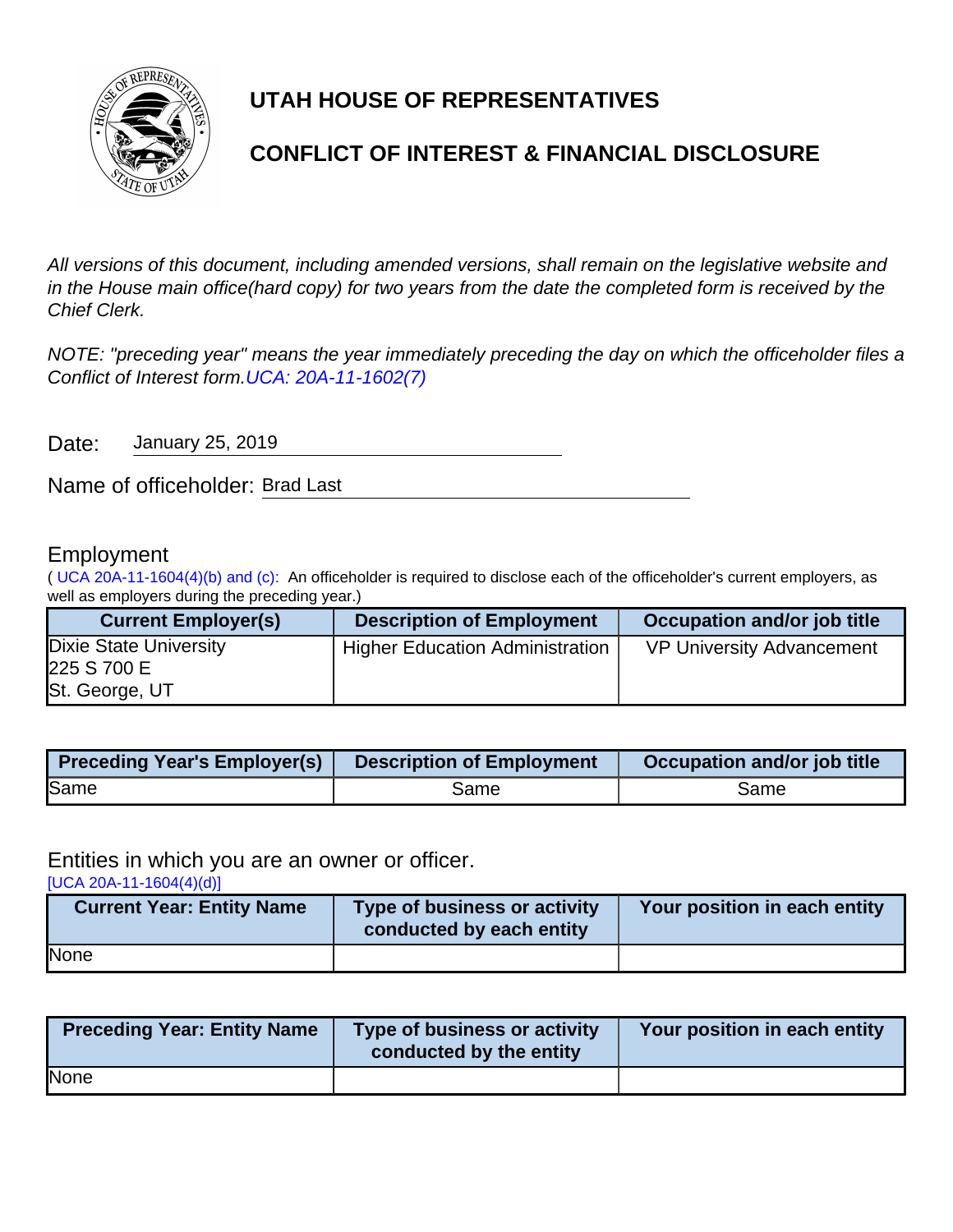# Each individual or entity from whom the regulated officeholder has received \$5,000 or more *in income* currently and during the preceding year.

### [\[UCA 20A-11-1604\(4\)\(e\)\]](https://le.utah.gov/xcode/Title20A/Chapter11/20A-11-S1604.html)

NOTE: [UCA 20A-11-1604\(5\)\(b\)](http://le.utah.gov/xcode/Title20A/Chapter11/20A-11-S1604.html?v=C20A-11-S1604_2014040320140313) "in making the disclosure..., a regulated officeholder who provides goods or services to multiple customers or clients as part of a business or a licensed profession is only required to provide the information described in Subsection (4)(e) in relation to the entity or practice through which the regulated officeholder provides the goods or services and is not required to provide the information described in Subsection (4)(e) in relation to the regulated officeholder's customers or clients."

| Name of individual or entity | Type of business or activity<br>conducted by the entity |
|------------------------------|---------------------------------------------------------|
| None                         |                                                         |

Each entity in which you currently hold any stocks or bonds having a fair market value of \$5,000 or more, including info for the preceding year.

#### [\[UCA 20A-11-1604\(4\)\(f\)\]](https://le.utah.gov/xcode/Title20A/Chapter11/20A-11-S1604.html)

(excludes funds that are managed by a third party, including blind trusts, managed investment accounts, and mutual funds)

| Name of entity | Type of business or activity<br>conducted by the entity |
|----------------|---------------------------------------------------------|
| Zions Bank     | Banking                                                 |

Entity or organization for which you serve on the board of directors or in any other type of paid leadership capacity (include current and preceding year).

[\[UCA 20A-11-1604\(4\)\(g\)\]](https://le.utah.gov/xcode/Title20A/Chapter11/20A-11-S1604.html)

\*(only required to list those entities not already listed in responses to questions 3, 4, or 5)

| Name of entity or organization | Type of business or activity<br>conducted by the entity | Your position in the<br>entity or organization |
|--------------------------------|---------------------------------------------------------|------------------------------------------------|
| None                           |                                                         |                                                |

Description of any real property in which the legislator holds an ownership or other financial interest that the legislator believes may constitute a conflict of interest. (optional)

[\[UCA 20A-11-1604\(4\)\(h\)\]](https://le.utah.gov/xcode/Title20A/Chapter11/20A-11-S1604.html)

| Description of the real property | Description of the type of<br>interest held by the legislator |
|----------------------------------|---------------------------------------------------------------|
| None                             |                                                               |